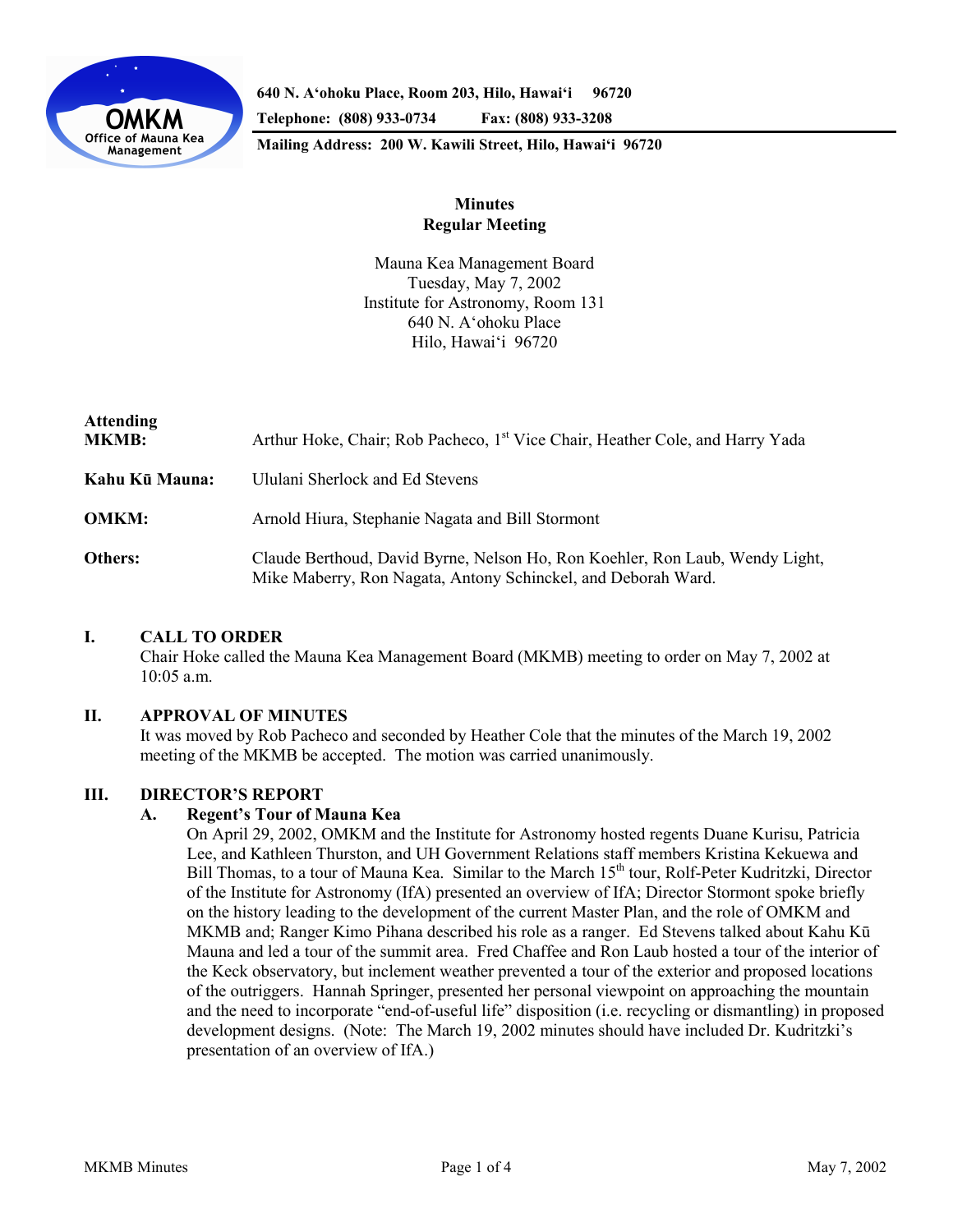# **B. Wēkiu Survey**

 During the last two weeks of April and first week of May, a group of biologists and cultural specialists from the Bishop Museum, U.S. Fish and Wildlife Service, Natural Area Reserves System (NAR), and State Historic Preservation Division (SHPD), participated in a survey of wēkiu in the Science Reserve and Ice Age NAR. One of the objectives of the survey was to begin gathering data on the spatial distribution of the wēkiu on Mauna Kea, particularly in areas that were not previously or extensively surveyed in the past including Pu'u Makanaka and Keonehehe'e.

 Ed Stevens provided a cultural orientation of Mauna Kea to the entire group the evening prior to the survey teams heading into the field. Holly McEldowney (SHPD) and Guy Kaulukukui (Bishop Museum) accompanied the teams working in the NAR and Pu'u Makanaka, respectively. They provided cultural advice, including how to proceed if the survey crews encountered an archeological site.

# **C. Underground Storage Tank Removal**

 Ron Koehler provided an update on the material used as backfill for the underground storage tank. A sample taken from the dump trunk used to haul cinder from the batch site tested positive for benzoapyrene, a substance formed during the incomplete combustion petroleum products. Noda and Co. will be taking additional samples  $(1 – 3$  feet in depth) of the backfill. If the tests are negative, the project will be considered complete; if tests are positive, the backfill will be removed and properly disposed. Clean, new cinder will be used as backfill.

 Mr. Koehler, asked if cinder from behind the retaining wall could be used as backfill. He indicated this material is 99% clean. He also indicated that whether or not cinder is used for backfill, the level of the cinder and rocks are rising and in some areas, flowing over the retaining wall onto the road resulting in hazardous road conditions. He stated some form of remedial action is needed.

## **D. Legislative Matters**

1. Senate Concurrent Resolutions

 Two Senate Concurrent Resolutions, SCR 137 and 138 were introduced and heard by various Senate committees.

SCR 137. This resolution urged DLNR to halt any further development on the summit of Mauna Kea until such time as the full impact of summit activity can be assessed. After two hearings the resolution was modified urging IfA and the BOR to assure no further development on the summit of Mauna Kea until appropriate Environmental Impact Statements or Environmental Assessments have been completed. Although the resolution was passed out of the Senate it was not heard in the House.

SCR 138. Resolution 137 which urged DLNR to obtain reasonable compensation for the use of the lands on Mauna Kea by the astronomical observatories, was not heard by the Senate Ways and Means Committee and, therefore, did not cross over to the House for consideration.

2. Budget

 The final legislative budget includes funding for OMKM of \$1,009,421, however, OMKM may not realize its full funding due to impending restrictions.

## **E. Ranger Hiring**

 RCUH's review of the first interview process noted some procedural errors and requested the review process be redone. Candidates will be re-interviewed in May.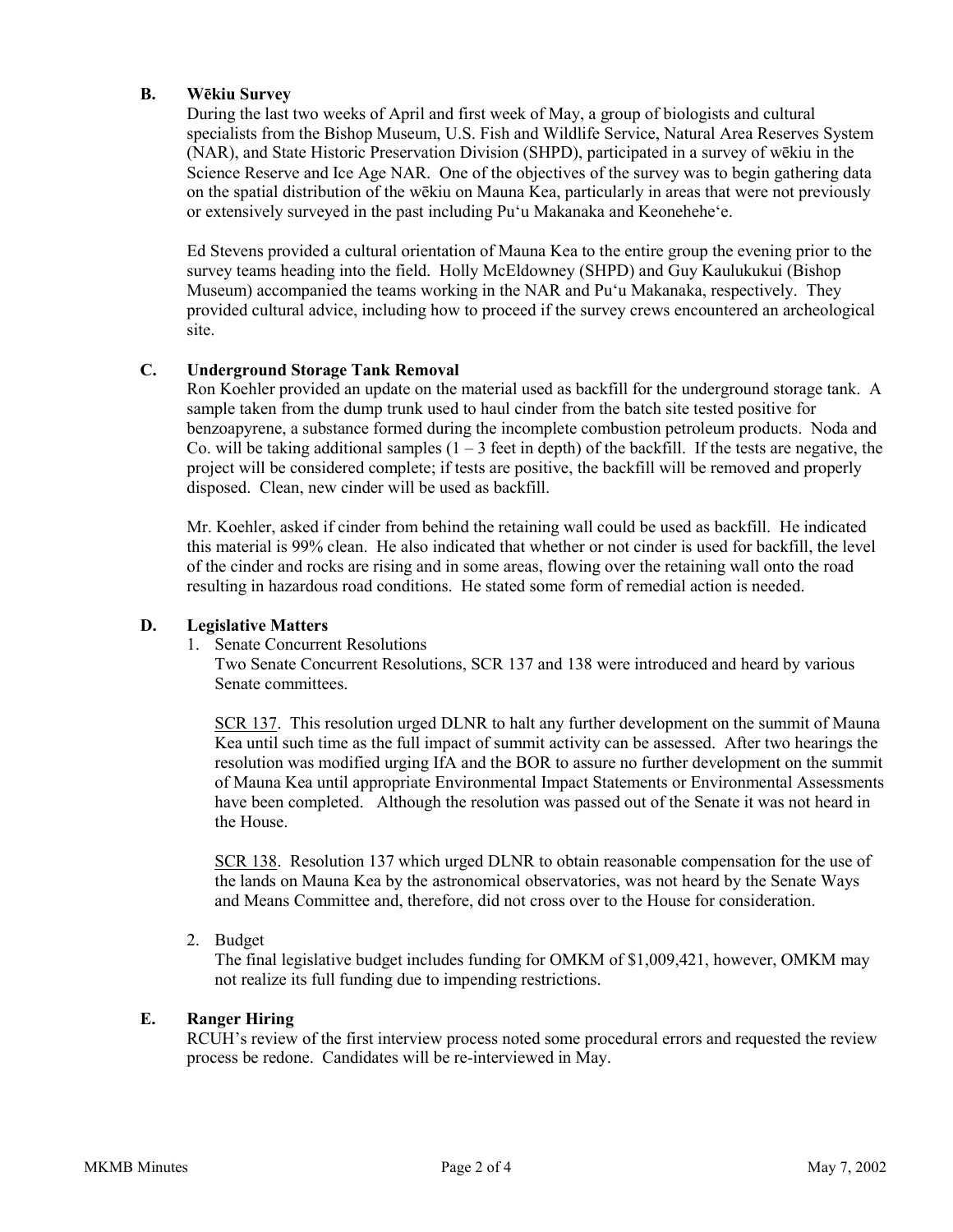# **F. Outriggers Telescopes Project**

 The permitting process is on hold at two levels: 1) requests for a contested case hearing on the CDUA and; 2) the filing of a suit in Federal court by the Office of Hawaiian Affairs requiring NASA to complete an Environmental Impact Statement. The Land Board granted approval to DLNR's Land Division to proceed with the selection of a hearings officer to oversee the contested case hearing.

## **G. KHET Video Project**

 OMKM is continuing its discussions with KHET on the development of a comprehensive documentary on Mauna Kea.

## **H. KHNL News 8 Feature Story**

 KHNL will be broadcasting a feature story on Mauna Kea on its May 22, 2002, 5, 6 and 10 p.m. newscasts. The story will include an earlier taped interview with Director Stormont.

## **IV. COMMITTEE REPORTS**

### **A. Kahu Kū Mauna Council**

Ed Stevens announced there will be an all day protocol workshop on June 1, 2002 at Hale Pohaku. Members of Kahu Kū Mauna and Hawaiian Culture Committee, Kalena Silva of the Hawaiian Studies Program, and OMKM staff will be participating in the discussion led by Guy Kaulukukui of the Bishop Museum.

### **B. Administrative Rules Committee**

A meeting is scheduled for May 20, 2002 to review a draft of the administrative rules.

# **C. Astronomy Education**

No report

### **D. Hawaiian Culture Committee**

Chair Hoke confirmed that committee members will be participating in the protocol workshop scheduled for June 1, 2002, on the development of a protocol for Mauna Kea.

### **E. Environment Committee**

Rob Pacheco reported the committee is still working on a draft of program plans.

# **F. Public Safety and Conduct Committee**

Harry Yada reported the committee hopes to meet soon after the draft administrative rules are distributed.

#### **V. NEW BUSINESS**

## **Signs for Hale Pohaku Mid-Level Facilities**

 Director Stormont reported the office was asked to develop signs for the Hale Pohaku mid-level complex. President Dobelle noted while on a tour of Mauna Kea last year there was no indication of University of Hawaii involvement in the operations of Mauna Kea. The office will be preparing suggestions for sign content. Director Stormont indicated the sign(s) will likely be designed to blend in with the surroundings.

# **VI. ANNOUNCEMENTS**

## **A. Alu Like's National Security Field Experience Initiative (NSFE)**

 Doug Knight, Technology Initiatives Manager for Alu Like, presented a summary of the NSFE program, a partnership between Lawrence Livermore National Laboratory and Alu Like. The mission of this program is to promote high tech careers for Native Hawaiians, by providing training through internships and mentoring. Mr. Knight stated a greater number of Native Hawaiians